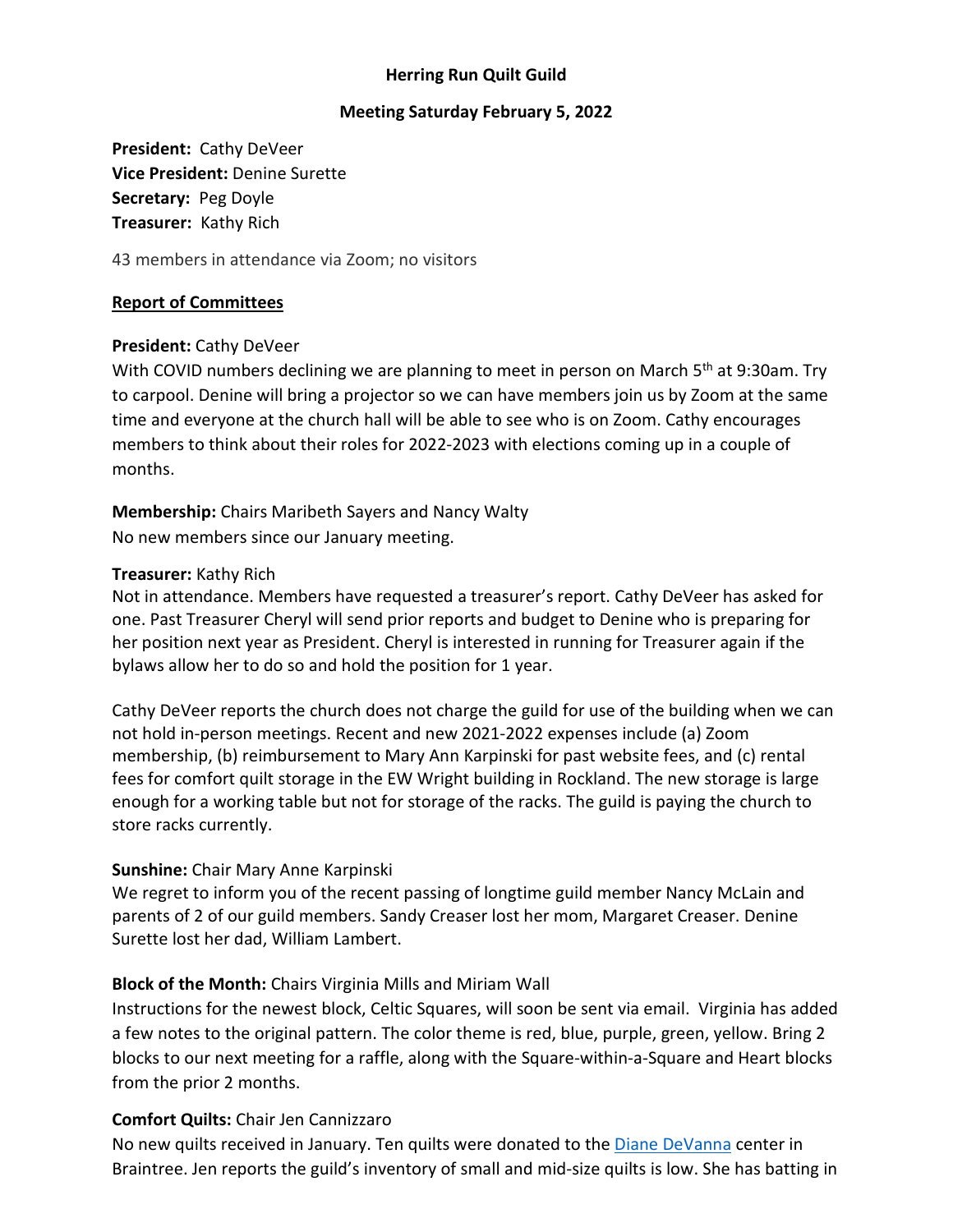storage if needed but backings are low in stock. If you have backing materials to donate, contact Jen.

## **Getaway:** Chair Denise Fitzgerald

Scheduled for April 21 – 24, 2022 at the Sturbridge Holiday Inn Express. There are 56 going and a cap at 56 due to COVID. If you must cancel let Denise know, even if it's the day before. There is a waiting list.

**Historian:** Kathy MacDonald No history to report. Kathy suggests members work on comfort quilts by using up their scraps.

## **Hospitality:** Chair Linda Gigliotti

Ann Marie Stanton volunteered to organize coffee and drinks in March due to Linda's absence. Members should bring cookies and snacks. Cathy will bring paper bags to take goodies home rather than eating at the meeting.

## **Quilter's Raffle Basket:** Chairs Gina Szwedko and Kristen Anderson

No raffle this month. March basket will have a St. Patrick's Day theme and include eggs from Gina's chickens, perhaps homemade Irish Bread from Maureen MacLellan.

## **Librarian:** Chairs Phyllis Boothroyd and Mary Bell

The most recent 4 books added include Morse Code Quilts, Pieced Farm and Forest Friends, Carla Klopp's shortcut sheets, and String Frenzy by Bonnie Hunter. Phyllis and Mary will contact Cathy if they need access to the hall to continue organizing the library.

# **Newsletter:** Chair Anne Marie Stanton

February newsletter was sent via email on February 5<sup>th</sup>. The next newsletter will be in May with a deadline toward the end of April for new submissions. Please send photos of your projects, poetry, cartoons, items for sale, and anything of interest. Committee members please submit updates. If anyone is interested in taking on the Newsletter for 2022-2023, Anne Marie is happy to pass it on.

**Programs**: Chairs Denine Surette and Janet McGinty

| February: | <b>Comfort Quilts</b> - This would have been the February event; members are |
|-----------|------------------------------------------------------------------------------|
|           | working on these at home.                                                    |

- March: Hanover Library Mini Quilt Show more details below Denine will locate a speaker for the Marth 5<sup>th</sup> in-person meeting Show in tell of Mystery Quilts and Carla Klopp's squares will continue
- June: Will be a strawberry social theme

## **Quilt Museum Liaison:** Chair Charlene Shultz

[New exhibits at NEMQ](https://www.neqm.org/on-view-index) started in January and includes quilts by Barb Vedder, Love of Gaia exhibit, Flying High feathery friends, and from the NEQM collection quilts with a tree motif. Our guild has 4 passes to the museum that Charlene will pick up in February.

**2022 Quilt Show:** Chair Rosemarie Gentile